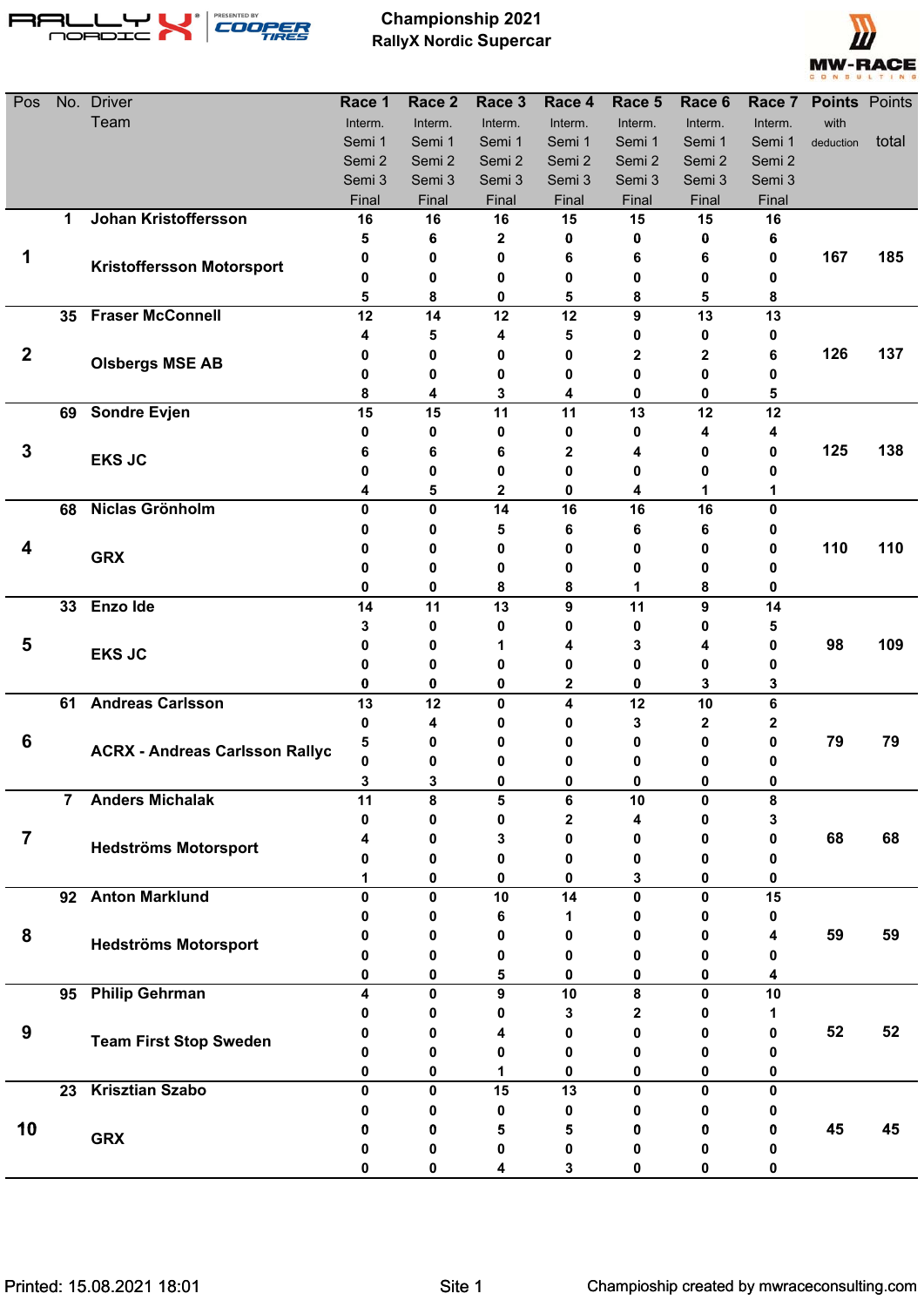

**Championship 2021 RallyX Nordic Supercar**



| Pos |              | No. Driver                   | Race 1            | Race 2         | Race 3                  | Race 4         | Race 5         | Race 6       | Race 7       | <b>Points</b> Points |       |
|-----|--------------|------------------------------|-------------------|----------------|-------------------------|----------------|----------------|--------------|--------------|----------------------|-------|
|     |              | Team                         | Interm.           | Interm.        | Interm.                 | Interm.        | Interm.        | Interm.      | Interm.      | with                 |       |
|     |              |                              | Semi 1            | Semi 1         | Semi 1                  | Semi 1         | Semi 1         | Semi 1       | Semi 1       | deduction            | total |
|     |              |                              | Semi 2            | Semi 2         | Semi 2                  | Semi 2         | Semi 2         | Semi 2       | Semi 2       |                      |       |
|     |              |                              | Semi 3            | Semi 3         | Semi 3                  | Semi 3         | Semi 3         | Semi 3       | Semi 3       |                      |       |
|     |              |                              | Final             | Final          | Final                   | Final          | Final          | Final        | Final        |                      |       |
|     | 18           | Juha Rytkönen                | 0                 | 0              | 0                       | 0              | $\overline{7}$ | 14           | 0            |                      |       |
|     |              |                              | 0                 | 0              | 0                       | 0              | 0              | 5            | 0            |                      |       |
| 11  |              | <b>Betomik Racing Team</b>   | 0                 | 0              | 0                       | 0              | 5              | 0            | 0            | 40                   | 40    |
|     |              |                              | 0                 | 0              | 0                       | 0              | 0              | 0            | 0            |                      |       |
|     | $\mathbf{3}$ | Jere Kalliokoski             | 0<br>$\mathbf{0}$ | 0<br>0         | 0<br>0                  | 0              | 5              | 4            | 0<br>0       |                      |       |
|     |              |                              | 0                 | 0              | 0                       | 0<br>0         | 14<br>5        | 11<br>0      | 0            |                      |       |
| 12  |              |                              | 0                 | 0              | 0                       | 0              | 0              | 5            | 0            | 39                   | 39    |
|     |              | Kalliokoski Motorsport       | 0                 | 0              | 0                       | 0              | 0              | 0            | 0            |                      |       |
|     |              |                              | 0                 | 0              | 0                       | 0              | 2              | 2            | 0            |                      |       |
|     |              | 42 Henri Haapamäki           | $\mathbf{0}$      | $\mathbf 0$    | $\overline{7}$          | 5              | 5              | 8            | $\mathbf{0}$ |                      |       |
|     |              |                              | 0                 | 0              | 0                       | 0              | 0              | 3            | 0            |                      |       |
| 13  |              |                              | 0                 | 0              | 2                       | 3              | 1              | 0            | 0            | 34                   | 34    |
|     |              | <b>SweepBank Team</b>        | 0                 | 0              | 0                       | 0              | 0              | 0            | o            |                      |       |
|     |              |                              | 0                 | 0              | 0                       | 0              | 0              | 0            | 0            |                      |       |
|     | 5            | <b>Lars Andersson</b>        | 9                 | 9              | 6                       | $\mathbf 0$    | $\mathbf 0$    | 0            | 3            |                      |       |
|     |              |                              | 0                 | 0              | 1                       | 0              | 0              | 0            | 0            |                      |       |
| 14  |              |                              | 3                 | 0              | 0                       | 0              | 0              | 0            | 0            | 31                   | 31    |
|     |              | <b>Hedströms Motorsport</b>  | 0                 | 0              | 0                       | 0              | 0              | 0            | 0            |                      |       |
|     |              |                              | 0                 | 0              | 0                       | 0              | 0              | 0            | 0            |                      |       |
|     | $\mathbf{2}$ | <b>Ulrik Linnemann</b>       | 10                | 13             | 0                       | 0              | $\mathbf{0}$   | 0            | 0            |                      |       |
|     |              |                              | 6                 | 0              | 0                       | 0              | 0              | 0            | 0            |                      |       |
| 15  |              | <b>Linnemann Promotion</b>   | 0                 | 0              | 0                       | 0              | 0              | 0            | 0            | 31                   | 31    |
|     |              |                              | 0                 | 0              | 0                       | 0              | 0              | 0            | 0            |                      |       |
|     |              |                              | $\mathbf 2$       | 0              | 0                       | 0              | $\bf{0}$       | 0            | 0            |                      |       |
|     | 13           | <b>Andreas Bakkerud</b>      | $\mathbf{0}$      | 0              | 8                       | 8              | 0              | 0            | 0            |                      |       |
|     |              |                              | 0                 | 0              | 3                       | 4              | 0              | 0            | 0            |                      |       |
| 16  |              | <b>Stohl Racing</b>          | 0                 | 0              | Ω                       | 0              | 0              | 0            | 0            | 24                   | 24    |
|     |              |                              | 0                 | 0              | 0                       | 0              | 0              | 0            | 0            |                      |       |
|     |              |                              | 0                 | 0              | Λ                       |                | n              | 0            | O.           |                      |       |
|     | 30           | <b>Morten Schnack</b>        | $\overline{7}$    | 10             | 0                       | 0              | $\mathbf{0}$   | 0            | 0            |                      |       |
| 17  |              |                              | 0                 | 2              | 0                       | 0              | 0              | 0            | 0            | 21                   | 21    |
|     |              | <b>Schnack</b>               | 2<br>0            | 0<br>0         | 0<br>0                  | 0<br>0         | 0<br>0         | 0<br>0       | 0<br>0       |                      |       |
|     |              |                              | 0                 | 0              | 0                       | 0              | 0              | 0            | 0            |                      |       |
|     | 8            | Peter Hedström               | 0                 | $\mathbf 0$    | $\overline{\mathbf{2}}$ | $\overline{7}$ | $\mathbf{0}$   | $\mathbf 0$  | 9            |                      |       |
|     |              |                              | o                 | 0              | 0                       | 0              | 0              | 0            | 0            |                      |       |
| 18  |              |                              | O                 | 0              | 0                       | 0              | 0              | 0            | 1            | 19                   | 19    |
|     |              | <b>Hedströms Motorsport</b>  | Ω                 | 0              | 0                       | 0              | 0              | 0            | o            |                      |       |
|     |              |                              | 0                 | 0              | 0                       | 0              | 0              | 0            | 0            |                      |       |
|     | 96           | <b>Kevin Eriksson</b>        | 0                 | 0              | 0                       | 0              | $\mathbf{0}$   | $\mathbf{0}$ | 11           |                      |       |
|     |              |                              | o                 | 0              | Ω                       | 0              | 0              | 0            | 0            |                      |       |
| 19  |              |                              |                   | 0              | Ω                       | 0              | 0              | 0            | 5            | 18                   | 18    |
|     |              | <b>Olsbergs MSE</b>          | 0                 | 0              | 0                       | 0              | 0              | 0            | 0            |                      |       |
|     |              |                              | 0                 | 0              | 0                       | 0              | 0              | 0            | 2            |                      |       |
|     | 46           | <b>Dennis Rømer</b>          | 8                 | $\overline{7}$ | 0                       | 0              | $\mathbf{0}$   | $\mathbf{0}$ | $\mathbf{0}$ |                      |       |
|     |              |                              | 2                 | 0              | Ω                       | 0              | 0              | 0            | 0            |                      |       |
| 20  |              | <b>TEAM RØMER MOTORSPORT</b> | 0                 | 0              | o                       | 0              | 0              | 0            | 0            | 17                   | 17    |
|     |              |                              | Ω                 | 0              | 0                       | 0              | 0              | 0            | 0            |                      |       |
|     |              |                              | 0                 | 0              | 0                       | 0              | 0              | 0            | 0            |                      |       |